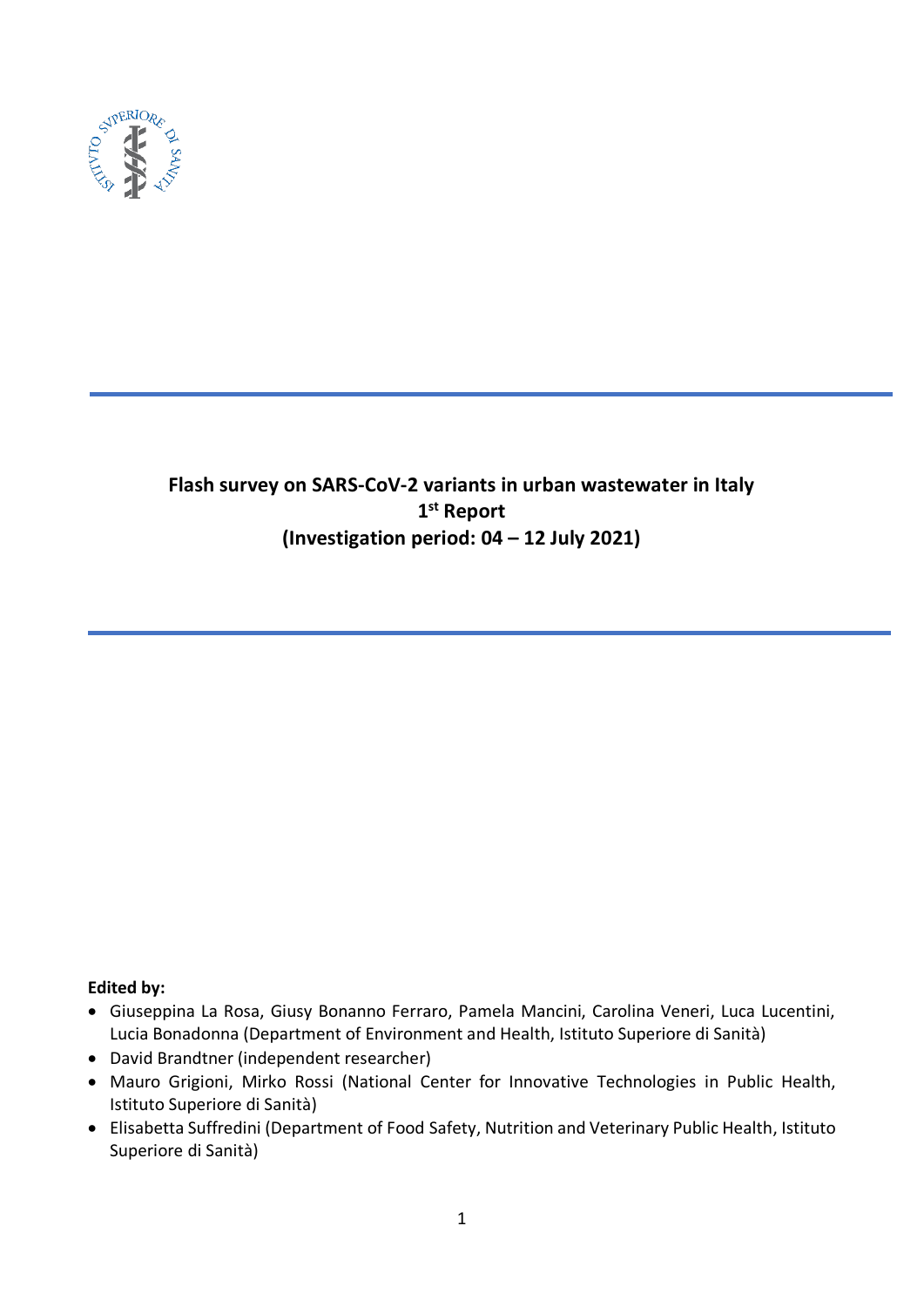## **Introduction**

Several studies have shown that detecting SARS-CoV-2 in untreated wastewater can be a useful tool to follow outbreak trends, assess the prevalence of infections, and studying SARS-CoV-2 genetic diversity.

In Italy, SARS-CoV-2 RNA detection was first accomplished in areas of both high (Milan) and low (Rome) epidemic circulation between February and May 2020<sup>1</sup>. In July 2020 a pilot study, the SARI project (Epidemiological Surveillance for SARS-CoV-2 in urban sewage), coordinated by Istituto Superiore di Sanità (ISS), was launched in Italy <sup>2</sup> and a national network was built on voluntary basis with the cooperation of Regions, Autonomous Provinces, wastewater service providers, regional environmental protection agencies, local health authorities, zooprophylactic institutes, universities and research institutions. Over 100 sampling points were enrolled for environmental surveillance, common methods for sampling and testing were shared within the network and Geographic information system dashboards were developed by ISS for data collection and integration at national level.

On 17 March 2021, the "EU Commission Recommendation 2021/472 on a common approach to establish a systematic surveillance of SARS-CoV-2 and its variants in wastewaters in the EU", strongly encouraged Member States to put in place, no later than 1 October 2021, national wastewater surveillance systems targeted at data collection of SARS-CoV-2 and its variants <sup>3</sup>. Indeed, a number of studies have reported the importance of sequencing environmental SARS-CoV-2 as a tool to determine strains circulating in the community and to study SARS-CoV-2 diversity, and recently mutations characteristic of variants of concern (VOCs) were detected in sewage samples collected in Italy<sup>4</sup>.

## **Aim**

The Commission Recommendation 2021/472 encouraged the implementation of surveillance systems for SARS-CoV-2 and its variants in wastewaters across the Union as a complementary data collection and management tool of the COVID-19 pandemic. Accordingly, a first national flash survey has been designed and implemented at national level to test the approach, organization and methods for SARS-CoV-2 variants surveillance in urban wastewater, as well as to gain preliminary data on VOCs in Italy based on wastewater monitoring.

This report summarizes the results of the first national flash survey on SARS-CoV-2 variants in wastewater sample collected in Italy in the week between July 4 and July 12, 2021.

<sup>&</sup>lt;sup>1</sup> La Rosa G, Iaconelli M, Mancini P, Bonanno Ferraro G, Veneri C, Bonadonna L, Lucentini L, Suffredini E. First detection of SARS-CoV-2 in untreated wastewaters in Italy. Sci Total Environ. 2020 Sep 20;736:139652. doi: 10.1016/j.scitotenv.2020.139652.

<sup>&</sup>lt;sup>2</sup> [ISS, al via la rete 'sentinella' di sorveglianza epidemiologica del coronavirus nelle acque reflue \(salute.gov.it\)](https://www.salute.gov.it/portale/nuovocoronavirus/dettaglioNotizieNuovoCoronavirus.jsp?lingua=italiano&menu=notizie&p=dalministero&id=4953)

<sup>&</sup>lt;sup>3</sup> Commission Recommendation (EU) 2021/472 of 17 March 2021 on a common approach to establish a systematic surveillance of SARS-CoV-2 and its variants in wastewaters in the EU. OJ L 98, 19.3.2021, p. 3–8 [\(https://eur](https://eur-lex.europa.eu/legal-content/EN/TXT/?uri=CELEX%3A32021H0472&qid=1628798981209)[lex.europa.eu/legal-content/EN/TXT/?uri=CELEX%3A32021H0472&qid=1628798981209\)](https://eur-lex.europa.eu/legal-content/EN/TXT/?uri=CELEX%3A32021H0472&qid=1628798981209)

<sup>4</sup> La Rosa G, Mancini P, Bonanno Ferraro G, Veneri C, Iaconelli M, Bonadonna L, Lucentini L, Suffredini E. SARS-CoV-2 has been circulating in northern Italy since December 2019: Evidence from environmental monitoring. Sci Total Environ. 2021 Jan 1;750:141711. doi: 10.1016/j.scitotenv.2020.141711.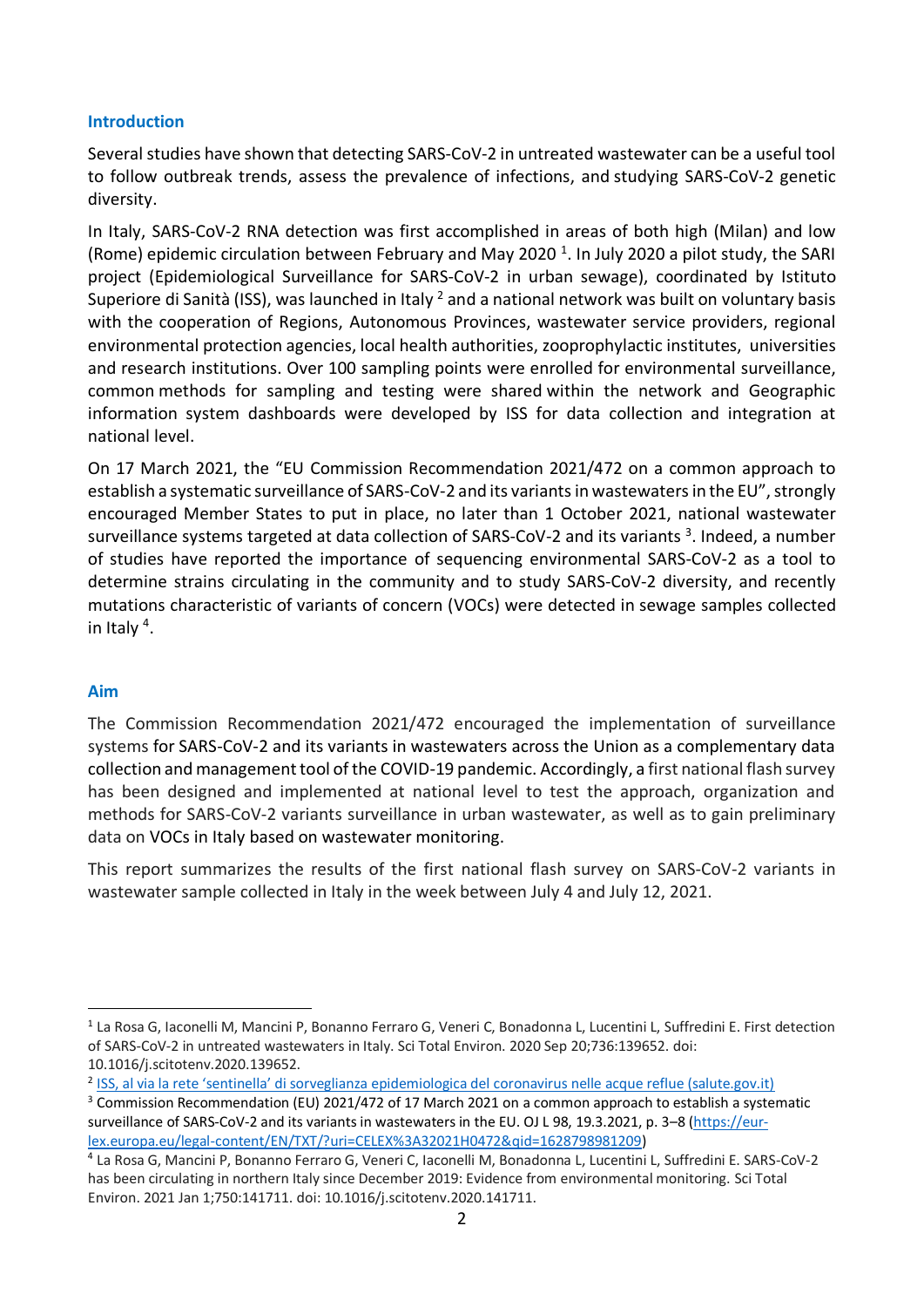## **Methodology**

The survey was carried out in July 2021 and included sewage samples collected at wastewater treatment plants (WTPs) located in 14 Regions/Autonomous Provinces (A.P.):

- North-West Italy: Liguria, Lombardia, Piemonte and Valle d'Aosta;
- North-East Italy: Emilia-Romagna, Friuli Venezia Giulia, Veneto, A.P. Bolzano and A.P. Trento;
- Central Italy: Lazio and Toscana;
- Southern Italy and Islands: Campania, Puglia and Sicilia.

For each Region/A.P. a minimum of 2 sampling points were included.

Overall, 35 wastewater samples were collected between July 04 -12, 2021 (**Table 1**).

#### **Table 1.** Sampling sites and characteristics of the included WTPs

| Sample ID    | Region/A.P.           | City             | <b>Sampling date</b> | <b>WTP</b>              | Population<br>equivalent |
|--------------|-----------------------|------------------|----------------------|-------------------------|--------------------------|
| FS-202107-14 | Liguria               | Lerici           | 07/07/2021           | Camisano (Lerici)       | 500.000                  |
| FS-202107-15 | Liguria               | Genova           | 06/07/2021           | Punta Vagno             | 220.000                  |
| FS-202107-16 | Liguria               | Genova           | 07/07/2021           | Darsena                 | 220.000                  |
| FS-202107-24 | Lombardia             | Milano           | 05/07/2021           | Nosedo*                 | 1.250.000                |
| FS-202107-25 | Lombardia             | Varese           | 05/07/2021           | Varese Olona            | 120.000                  |
| FS-202107-01 | Piemonte              | Torino           | 05/07/2021           | Castiglione Torinese    | 1.934.000                |
| FS-202107-02 | Piemonte              | Alessandria      | 05/07/2021           | Orti                    | 110.000                  |
| FS-202107-03 | Valle d'Aosta         | La Salle         | 04/07/2021           | La Salle                | 60.000                   |
| FS-202107-04 | Valle d'Aosta         | <b>Brissogne</b> | 04/07/2021           | <b>Brissogne</b>        | 150.000                  |
| FS-202107-21 | Emilia Romagna        | Rimini           | 07/07/2021           | S. Giustina (Rimini)    | 560.000                  |
| FS-202107-23 | Emilia Romagna        | Bologna          | 09/07/2021           | IDAR (Bologna)          | 800.000                  |
| FS-202107-20 | Friuli Venezia Giulia | Udine            | 06/07/2021           | CAFC (Udine)            | 200.000                  |
| FS-202107-22 | Friuli Venezia Giulia | Trieste          | 07/07/2021           | Servola (Trieste)       | 190.000                  |
| FS-202107-18 | Veneto                | Verona           | 06/07/2021           | Verona                  | 410.000                  |
| FS-202107-19 | Veneto                | Venezia          | 06/07/2021           | Fusina (Venezia)        | 400.000                  |
| FS-202107-28 | A.P. Bolzano          | Bolzano          | 05/07/2021           | ARA Bozen / IDA Bolzano | 450.000                  |
| FS-202107-29 | A.P. Bolzano          | Floronzo         | 05/07/2021           | ARA Tobl / IDA Tobl     | 150.000                  |
| FS-202107-05 | A.P. Trento           | Trento           | 06/07/2021           | <b>Trento Nord</b>      | 120.000                  |
| FS-202107-06 | A.P. Trento           | Trento           | 06/07/2021           | <b>Trento Sud</b>       | 100.000                  |
| FS-202107-07 | A.P. Trento           | Rovereto         | 07/07/2021           | Rovereto                | 95.000                   |
| FS-202107-08 | Lazio                 | Roma             | 07/07/2021           | Roma Est I Sez.         | 300000                   |
| FS-202107-09 | Lazio                 | Roma             | 06/07/2021           | Roma Est II Sez.        | 600.000                  |
| FS-202107-10 | Lazio                 | Pomezia          | 07/07/2021           | Crocetta I              | 60.000                   |
| FS-202107-11 | Lazio                 | Roma             | 07/07/2021           | Roma Ostia              | 350.000                  |
| FS-202107-12 | Lazio                 | Roma             | 06/07/2021           | Roma Nord               | 780.000                  |
| FS-202107-13 | Lazio                 | Roma             | 07/07/2021           | Roma Sud                | 1.100.000                |
| FS-202107-17 | Lazio                 | Roma             | 07/07/2021           | Roma Est II Sez.        | 600.000                  |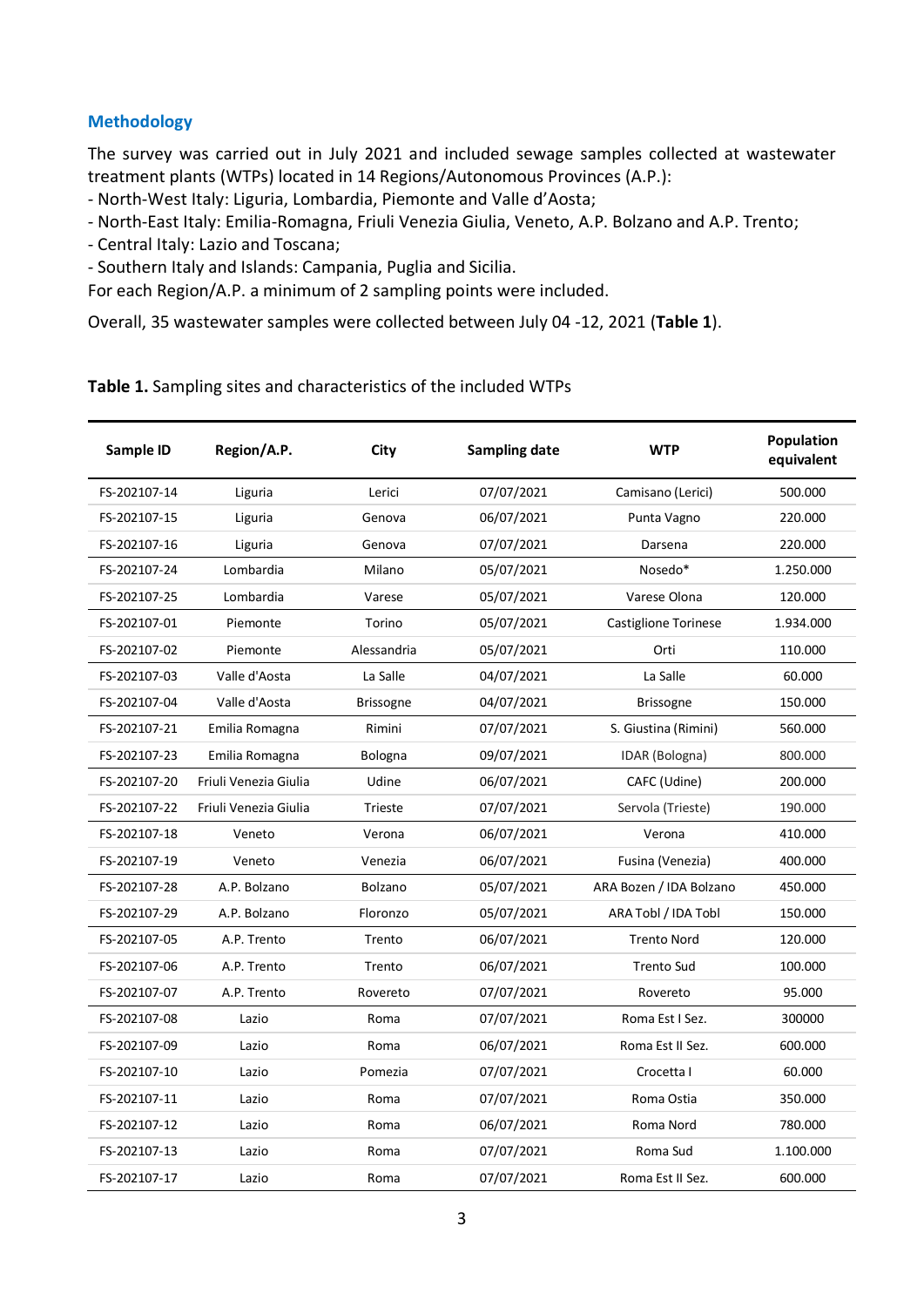| FS-202107-26 | Toscana  | Pisa            | 06/07/2021 | Pisa                        | 52.000    |
|--------------|----------|-----------------|------------|-----------------------------|-----------|
| FS-202107-27 | Toscana  | Viareggio       | 07/07/2021 | Viareggio                   | 93.000    |
| FS-202107-34 | Campania | Napoli          | 12/07/2021 | Napoli Ovest (Cuma)         | 1.200.000 |
| FS-202107-35 | Campania | Napoli          | 12/07/2021 | Napoli Est                  | 1.750.000 |
| FS-202107-36 | Puglia   | <b>Brindisi</b> | 07/07/2021 | Fiume Grande (Brindisi)     | 93.000    |
| FS-202107-37 | Puglia   | Foggia          | 06/07/2021 | Foggia                      | 208.000   |
| FS-202107-33 | Sicilia  | Catania         | 09/07/2021 | Pantano d'Arci (Catania)    | 68,000    |
| FS-202107-38 | Sicilia  | Palermo         | 05/07/2021 | Acqua dei Corsari (Palermo) | 440.000   |

\* 50% Nosedo - 50% Ampliamento est

Samples were processed by the laboratories of the SARI network (see Acknowledgement section) and viral concentration and nucleic acid extraction was performed according to the protocol "Sorveglianza di SARS-CoV-2 in reflui urbani - Protocollo progetto SARI -rev.2" (April 27, 2021). RNAs were shipped in dry ice to Istituto Superiore di Sanità (ISS), which provided to detect and quantify SARS-CoV-2 RNA (protocol "Sorveglianza di SARS-CoV-2 in reflui urbani - Protocollo progetto SARI rev.3" (July, 25, 2021)) and sequence positive samples as described elsewhere  $5$ .

For sequencing, a long nested RT-PCR assay (ID\_980; ~1600 bps, spanning amino acid residues 58 to 573 of the spike protein) was designed to detect multiple key nucleotide changes resulting in protein mutations (deletion and/or amino acid substitutions) distinctive of the major known circulating SARS-CoV-2 variants, including the Variants of Concern (VOCs) and Variants of Interest (VOIs). Furthermore, two short nested RT-PCRs, designated as ID\_973 and ID\_975 (~300 bps, spanning amino acid residues 58 to 151 and 480 to 573 of the spike protein, respectively), were also used to increase probability of amplification.

All positive samples were subjected to conventional Sanger sequencing. Samples that tested positive by the long nested RT-PCR underwent also Next Generation Sequencing (NGS) using the Oxford Nanopore Technology MinION platform. Bioinformatics analysis for NGS results was performed as described in La Rosa et al., 2021 (under preparation)<sup>6</sup>. To ensure quality of the NGS analysis, two *ad hoc* control samples were assembled using selected SARS-CoV-2 VOCs: i) sample NGSQC1 – mix of PCR amplicons (long nested RT-PCR ID\_980) of Alpha, Beta, Gamma and Delta variants (25% each); ii) sample NGSQC2 – mix of the RNA of SARS-CoV-2 variants Alpha, Beta, Gamma and Delta (25% each) submitted to long nested RT-PCR ID\_980. Sample NSGCQ1 was meant as a control for library preparation, NGS and bioinformatics analysis. Sample NSGCQ2 was meant as a control for the whole process of variant detection, taking into account influence of reverse transcription and PCR amplification on complex RNA mixtures.

<sup>5</sup> G La Rosa, P. Mancini, G. Bonanno Ferraro, C. Veneri, M. Iaconelli, L. Lucentini, L. Bonadonna, S. Brusaferro, D. Brandtner, A. Fasanella, L. Pace, A. Parisi, D. Galante, E. Suffredini. Rapid screening for SARS-CoV-2 variants of concern in clinical and environmental samples using nested RT-PCR assays targeting key mutations of the spike protein, Water Research, 2021, Volume 197, 1 June 2021, 117104. https://doi.org/10.1016/j.watres.2021.117104.

<sup>6</sup> G La Rosa, D. Brandtner, P. Mancini, C. Veneri, G. Bonanno Ferraro, L. Bonadonna, L. Lucentini, E. Suffredini. Key SARS-CoV-2 mutations of Alpha, Gamma and Eta variants detected in urban wastewaters in Italy by long-read amplicon sequencing based on nanopore technology. (*under preparation*)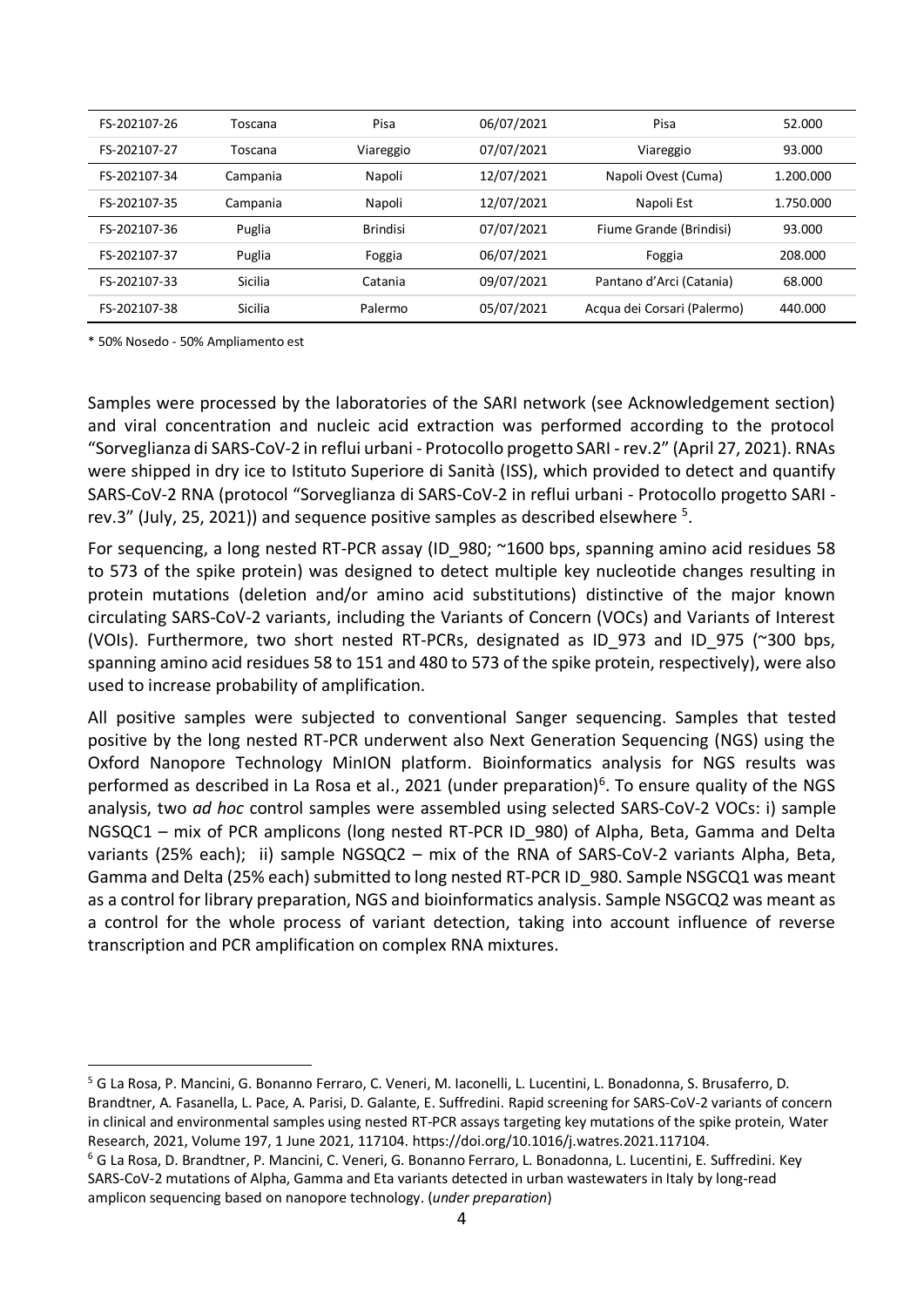# **Results**

Three of the 35 collected samples (FS-202107-20, FS-202107-34, and FS-202107-35) were excluded from the analysis having failed to meet the quality assurance criteria due to high inhibition of PCR reaction. Three additional samples (FS-202107-21, FS-202107-22, and FS-202107-23) displayed inhibition values significantly higher than the average, but were still within the acceptability criteria.

Overall, 13 out of 32 (40.6%) samples tested positive for SARS-CoV-2 by real-time RT-qPCR (**Table 2).** The viral concentration in sewage ranged from 1.2×10<sup>3</sup> to 2.7×10<sup>4</sup> genome copies (g.c.)/L. The remaining negative samples were assumed below the detection limit of the analytical method. The relatively low number of positive samples may be due to the low circulation of the virus during the sampling period, when the total number of active cases in Italy reached the minimum for year 2021 on the last day of this survey (July 12, 2021: 40.426 cases  $^7$ ).

Of the 13 positive samples, two were successfully amplified by the long PCR assay ID\_980, and additional three samples were amplified by the short PCR assay ID\_973. These five samples were characterized by sequencing (**Table 3**):

a) Long PCR assay

*Sanger sequencing*: Samples IDs FS-202107-29 and FS-202107-06, collected in Floronzo (BZ) and Trento, respectively, displayed the mutations characteristic of the Delta variant (B.1.617.2) such as E156G, F157del, R158del, L452R, and T478K, plus some less frequently detected mutations (K77T, G142D, and W258L).

*NGS by nanopore technology*: NGS analysis confirmed the detection in linkage of key mutations characteristic of the Delta variant in both samples but further showed the presence of a panel of mutations of the Beta variant (B.1.351) (D80A, D215G, L241-, L242-, L243-, K417N, E484K, N501Y) in sample ID FS-202107-29.

b) Short PCR assay

Mutations characteristic of the Alpha variant (B.1.1.7) were detected in one sample (ID FS-202107- 23, Bologna) by Sanger sequencing. One mutation, G142D - present in more than 50% of GISAID sequences belonging the Delta variant (B.1.617.2) - was detected in samples collected in Rome (FS-202107-09) and in Verona (ID FS-202107-18). Single mutations, however, are not discriminative enough to achieve variant identification and the G142D mutation can also be found in sequences of the Kappa variant [B.1.617.1]. Therefore, its detection should only be considered as indicative of the presence of these two variants.

The results of SARS-CoV-2 surveillance in wastewaters is consistent with the data of the integrated surveillance for SARS-CoV-2 in Italy, reporting the predominance of the Delta variant (B.1.617.2) in the first half of July 2021, with an estimated prevalence of 94.8% according to the flash survey on cases notified on July 20, 2021<sup>8</sup>. Interestingly, deep sequencing of one sewage sample showed the presence of the Beta variant (B.1.351) in a wastewater treatment plant (150.000 population

<sup>7</sup> [https://github.com/pcm-dpc/COVID-19/blob/master/schede-riepilogative/regioni/dpc-covid19-ita-scheda-regioni-](https://github.com/pcm-dpc/COVID-19/blob/master/schede-riepilogative/regioni/dpc-covid19-ita-scheda-regioni-20210712.pdf)[20210712.pdf](https://github.com/pcm-dpc/COVID-19/blob/master/schede-riepilogative/regioni/dpc-covid19-ita-scheda-regioni-20210712.pdf)

<sup>8</sup> Istituto Superiore di Sanità, Fondazione Bruno Kessler, Ministero della Salute – Stima della prevalenza delle varianti VOC (Variants of Concern) in Italia: B.1.1.7, B.1.351, P.1 e B.1.617.2, e altre varianti di SARS-CoV-2 (Indagine del 20/7/2021) [\(https://www.iss.it/documents/20126/0/FLASH+SURVEY+Varianti\\_SARS-CoV-2\\_30luglio.pdf/6c1c9969](https://www.iss.it/documents/20126/0/FLASH+SURVEY+Varianti_SARS-CoV-2_30luglio.pdf/6c1c9969-e62c-cf19-6d1e-d9679e21692a?t=1627647977533) [e62c-cf19-6d1e-d9679e21692a?t=1627647977533\)](https://www.iss.it/documents/20126/0/FLASH+SURVEY+Varianti_SARS-CoV-2_30luglio.pdf/6c1c9969-e62c-cf19-6d1e-d9679e21692a?t=1627647977533)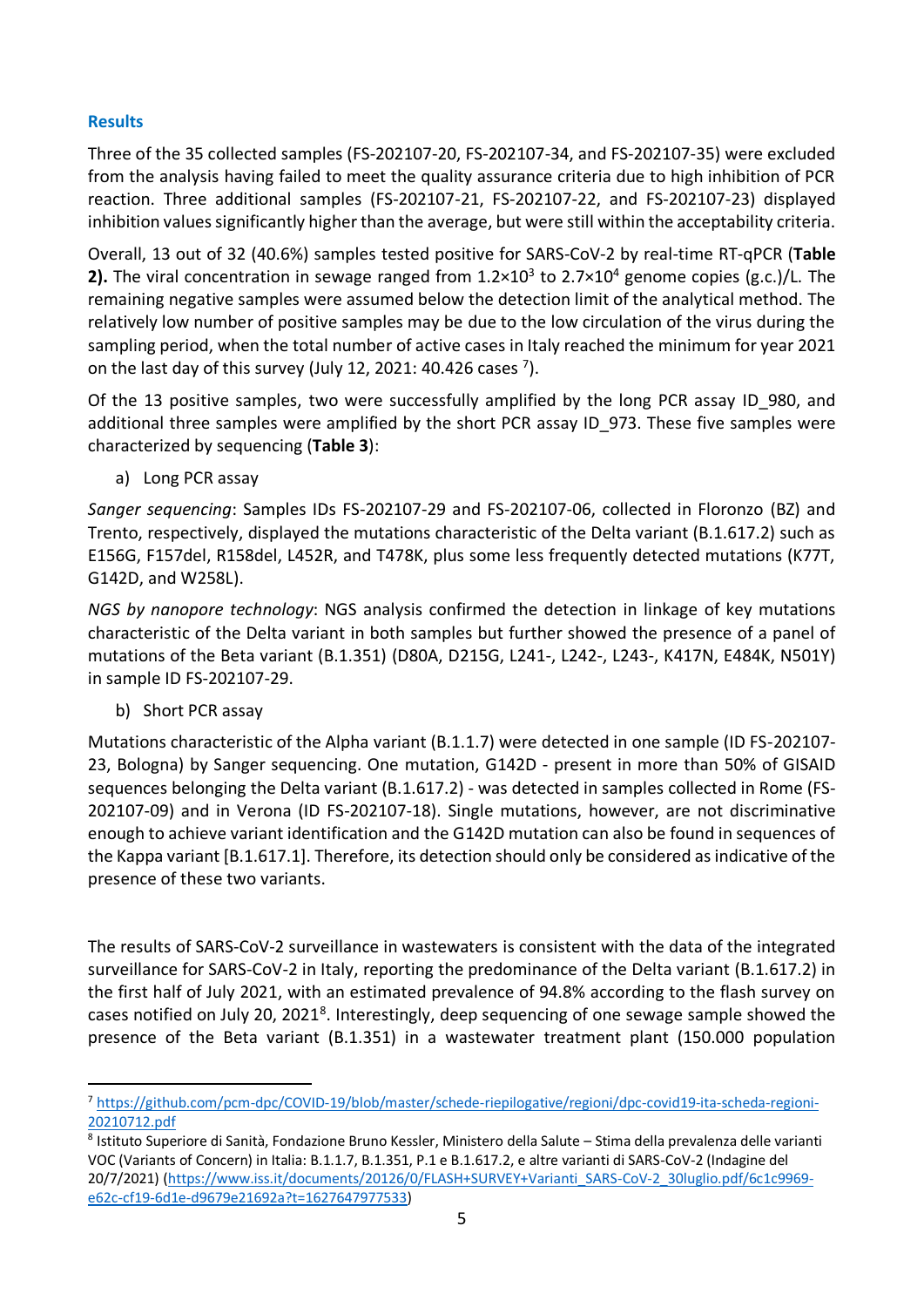equivalent) in province of Bolzano, undetected by the integrated surveillance. This may be related to a small cluster or sporadic cases of the Beta variant occurring in the catchment area of the WTP during the sampling time, gone unnoticed due to low sample size, asymptomatic infection or transit of the infected subjects in the area.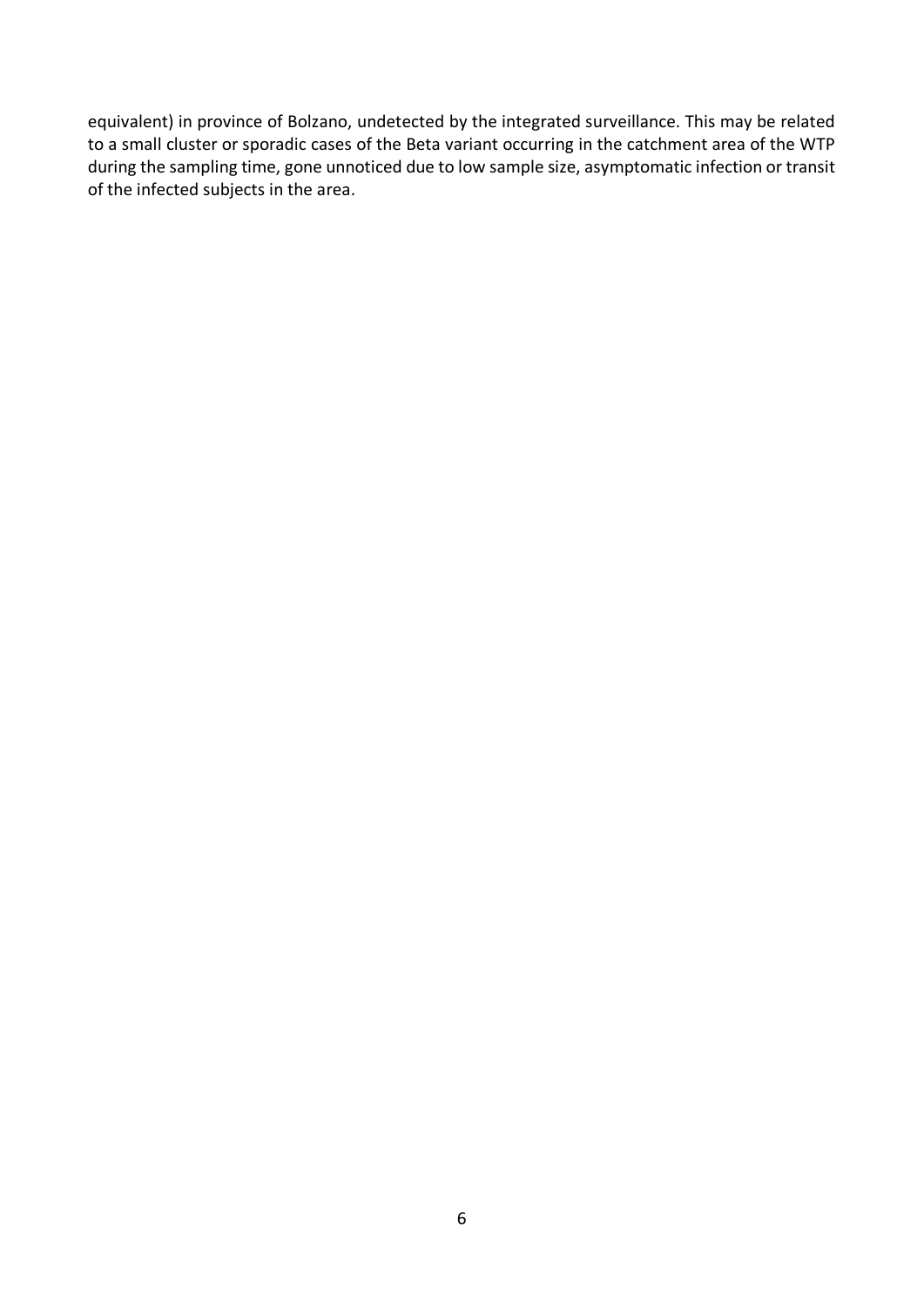**Table 2.** Epidemiological data at the time of collection and PCR results of the tested samples

|              |                       |     | Cases reported in                                         | N° of active                                                |                 |                         |                         |                             | <b>RT-qPCR</b>           | <b>RT-nested-PCR</b>     |                          |                          |
|--------------|-----------------------|-----|-----------------------------------------------------------|-------------------------------------------------------------|-----------------|-------------------------|-------------------------|-----------------------------|--------------------------|--------------------------|--------------------------|--------------------------|
| Sample ID    | Region/A.P.           | a   | the Region/A.P. in<br>the weeks<br>28 June - 11 July<br>b | cases in the<br>Region/A.P. on<br>4 July 2021<br>$\epsilon$ | City            | <b>Sampling</b><br>date | <b>WTP</b>              | QA<br>criteria <sup>d</sup> | (g.c./L)                 | Long<br>980              | <b>Short</b><br>973      | <b>Short</b><br>975      |
| FS-202107-14 | Liguria               | 80  | 119                                                       | 125                                                         | Lerici          | 07/07/21                | Camisano (Lerici)       | pass                        | $1.6 \times 10^{3}$      | $\blacksquare$           | $\blacksquare$           |                          |
| FS-202107-15 |                       |     |                                                           |                                                             | Genova          | 06/07/21                | Punta Vagno             | pass                        |                          | $\sim$                   | $\sim$                   | $\sim$                   |
| FS-202107-16 |                       |     |                                                           |                                                             | Genova          | 07/07/21                | Darsena                 | pass                        | $\sim$                   | $\blacksquare$           | $\overline{\phantom{a}}$ | $\blacksquare$           |
| FS-202107-24 | Lombardia             | 903 | 1361                                                      | 8976                                                        | Milano          | 05/07/21                | Nosedo*                 | pass                        | $\sim$                   | $\blacksquare$           | $\blacksquare$           | $\sim$                   |
| FS-202107-25 |                       |     |                                                           |                                                             | Varese          | 05/07/21                | Varese Olona            | pass                        | $\overline{\phantom{a}}$ | $\overline{\phantom{a}}$ | $\overline{\phantom{a}}$ | $\overline{\phantom{a}}$ |
| FS-202107-01 | Piemonte              | 175 | 234                                                       | 777                                                         | Torino          | 05/07/21                | Castiglione Torinese    | pass                        |                          | $\blacksquare$           | $\blacksquare$           |                          |
| FS-202107-02 |                       |     |                                                           |                                                             | Alessandria     | 05/07/21                | Orti                    | pass                        | $2.7 \times 10^{3}$      | $\blacksquare$           | $\blacksquare$           | $\blacksquare$           |
| FS-202107-03 | Valle d'Aosta         | 9   | 6                                                         | 32                                                          | La Salle        | 04/07/21                | La Salle                | pass                        |                          | $\blacksquare$           | $\blacksquare$           | $\sim$                   |
| FS-202107-04 |                       |     |                                                           |                                                             | Brissogne       | 04/07/21                | <b>Brissogne</b>        | pass                        |                          | $\sim$                   | $\overline{\phantom{a}}$ | $\overline{\phantom{a}}$ |
| FS-202107-21 | Emilia Romagna        | 347 | 604                                                       | 2593                                                        | Rimini          | 07/07/21                | S. Giustina (Rimini)    | pass                        | $1.2 \times 10^{3}$      | $\blacksquare$           | $\blacksquare$           |                          |
| FS-202107-23 |                       |     |                                                           |                                                             | Bologna         | 09/07/21                | IDAR (Bologna)          | pass                        | $3.1 \times 10^{3}$      | $\overline{\phantom{a}}$ | $\ddot{}$                | $\overline{\phantom{a}}$ |
| FS-202107-20 | Friuli Venezia Giulia | 80  | 102                                                       | 186                                                         | Udine           | 06/07/21                | CAFC (Udine)            | fail                        |                          | $\sim$                   | $\sim$                   |                          |
| FS-202107-22 |                       |     |                                                           |                                                             | Trieste         | 07/07/21                | Servola (Trieste)       | pass                        | $2.1 \times 10^{3}$      | $\blacksquare$           | $\blacksquare$           |                          |
| FS-202107-18 | Veneto                | 370 | 876                                                       | 4570                                                        | Verona          | 06/07/21                | Verona                  | pass                        | $2.7 \times 10^{4}$      | $\sim$                   | $\ddot{+}$               | $\overline{\phantom{a}}$ |
| FS-202107-19 |                       |     |                                                           |                                                             | Venezia         | 06/07/21                | Fusina (Venezia)        | pass                        |                          | $\blacksquare$           | $\blacksquare$           | ÷,                       |
| FS-202107-28 | A.P. Bolzano          | 41  | 61                                                        | 118                                                         | Bolzano         | 05/07/21                | ARA Bozen / IDA Bolzano | pass                        | $1.5 \times 10^3$        | $\sim$                   | $\blacksquare$           |                          |
| FS-202107-29 |                       |     |                                                           |                                                             | Floronzo        | 05/07/21                | ARA Tobl / IDA Tobl     | pass                        | $1.9 \times 10^{3}$      | $+$                      | $\overline{\phantom{a}}$ |                          |
| FS-202107-05 | A.P. Trento           | 32  | 28                                                        | 56                                                          | Trento          | 06/07/21                | <b>Trento Nord</b>      | pass                        |                          | $\sim$                   | $\sim$                   | $\overline{\phantom{a}}$ |
| FS-202107-06 |                       |     |                                                           |                                                             | Trento          | 06/07/21                | <b>Trento Sud</b>       | pass                        | $5.6 \times 10^{3}$      | $+$                      | $\ddot{\phantom{1}}$     |                          |
| FS-202107-07 |                       |     |                                                           |                                                             | Rovereto        | 07/07/21                | Rovereto                | pass                        |                          | $\sim$                   | $\sim$                   | $\overline{a}$           |
| FS-202107-08 | Lazio                 | 485 | 966                                                       | 2773                                                        | Roma            | 07/07/21                | Roma Est I Sez.         | pass                        | $2.9 \times 10^{3}$      | $\sim$                   | $\sim$                   | ÷.                       |
| FS-202107-09 |                       |     |                                                           |                                                             | Roma            | 06/07/21                | Roma Est II Sez.        | pass                        | $1.7 \times 10^{3}$      | $\overline{\phantom{a}}$ | $\ddot{}$                |                          |
| FS-202107-10 |                       |     |                                                           |                                                             | Pomezia         | 07/07/21                | Crocetta I              | pass                        |                          | $\overline{\phantom{a}}$ | $\sim$                   |                          |
| FS-202107-11 |                       |     |                                                           |                                                             | Roma            | 07/07/21                | Roma Ostia              | pass                        | $1.6 \times 10^{3}$      | $\overline{\phantom{a}}$ | $\blacksquare$           |                          |
| FS-202107-12 |                       |     |                                                           |                                                             | Roma            | 06/07/21                | Roma Nord               | pass                        |                          | $\sim$                   | $\sim$                   |                          |
| FS-202107-13 |                       |     |                                                           |                                                             | Roma            | 07/07/21                | Roma Sud                | pass                        | $3.9 \times 10^3$        | $\sim$                   | $\sim$                   |                          |
| FS-202107-17 |                       |     |                                                           |                                                             | Roma            | 07/07/21                | Roma Est II Sez.        | pass                        |                          | $\sim$                   | $\sim$                   |                          |
| FS-202107-26 | Toscana               | 320 | 485                                                       | 1567                                                        | Pisa            | 06/07/21                | Pisa                    | pass                        |                          | $\sim$                   | $\sim$                   | ÷,                       |
| FS-202107-27 |                       |     |                                                           |                                                             | Viareggio       | 07/07/21                | Viareggio               | pass                        |                          | $\blacksquare$           | $\blacksquare$           | $\blacksquare$           |
| FS-202107-34 | Campania              | 732 | 1071                                                      | 7583                                                        | Napoli          | 12/07/21                | Napoli Ovest (Cuma)     | fail                        |                          | $\frac{1}{2}$            | $\overline{\phantom{a}}$ |                          |
| FS-202107-35 |                       |     |                                                           |                                                             | Napoli          | 12/07/21                | Napoli Est              | fail                        |                          | $\overline{\phantom{a}}$ | $\blacksquare$           |                          |
| FS-202107-36 | Puglia                | 236 | 283                                                       | 2660                                                        | <b>Brindisi</b> | 07/07/21                | Fiume Grande (Brindisi) | pass                        |                          | ٠                        |                          |                          |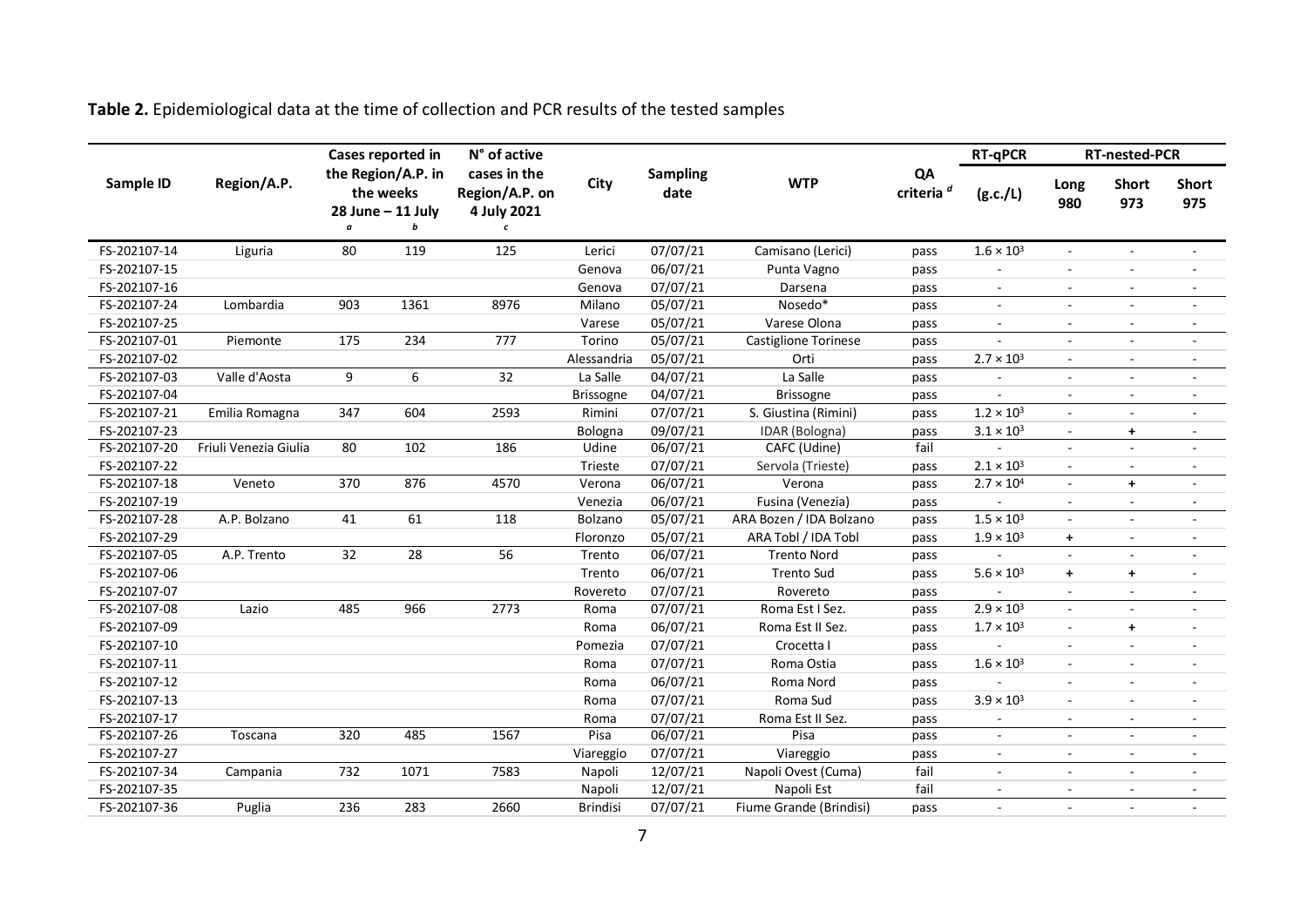| FS-202107-37 |                |           |      |      | Foggia  | 06/07/21 | Foggia                      | pass |  |  |
|--------------|----------------|-----------|------|------|---------|----------|-----------------------------|------|--|--|
| FS-202107-33 | <b>Sicilia</b> | 01<br>سده | 1224 | 3563 | Catania | 09/07/21 | Pantano d'Arci (Catania)    | pass |  |  |
| FS-202107-38 |                |           |      |      | Palermo | 05/07/21 | Acqua dei Corsari (Palermo) | pass |  |  |

*<sup>a</sup>* Ministero della Salute, Istituto Superiore di Sanità – Cabina di Regia ai sensi del DM Salute 30 aprile 2020 "Monitoraggio Fase 2 - Report settimanale - Report 60, Sintesi nazionale" [https://www.salute.gov.it/imgs/C\\_17\\_monitoraggi\\_69\\_0\\_fileNazionale.pdf](https://www.salute.gov.it/imgs/C_17_monitoraggi_69_0_fileNazionale.pdf)

*<sup>b</sup>* Ministero della Salute, Istituto Superiore di Sanità – Cabina di Regia ai sensi del DM Salute 30 aprile 2020 "Monitoraggio Fase 2 - Report settimanale - Report 61, Sintesi nazionale" [https://www.salute.gov.it/imgs/C\\_17\\_monitoraggi\\_70\\_0\\_fileNazionale.pdf](https://www.salute.gov.it/imgs/C_17_monitoraggi_70_0_fileNazionale.pdf)

*<sup>c</sup>* 04 luglio 2021 - Aggiornamento casi Covid-19 - Dati aggregati quotidiani Regioni/PPAA - Ministero della Salute - Istituto Superiore di Sanità [https://github.com/pcm-dpc/COVID-](https://github.com/pcm-dpc/COVID-19/blob/master/schede-riepilogative/regioni/dpc-covid19-ita-scheda-regioni-20210704.pdf)[19/blob/master/schede-riepilogative/regioni/dpc-covid19-ita-scheda-regioni-20210704.pdf](https://github.com/pcm-dpc/COVID-19/blob/master/schede-riepilogative/regioni/dpc-covid19-ita-scheda-regioni-20210704.pdf)

<sup>d</sup> Due to the progressive implementation of the national surveillance, QA criteria for the present flash survey were limited to the assessment of PCR inhibition. QA criteria related to sample extraction efficiency will be included before the start of the surveillance according to Rec. 2021/472 on 1<sup>st</sup> October 2021.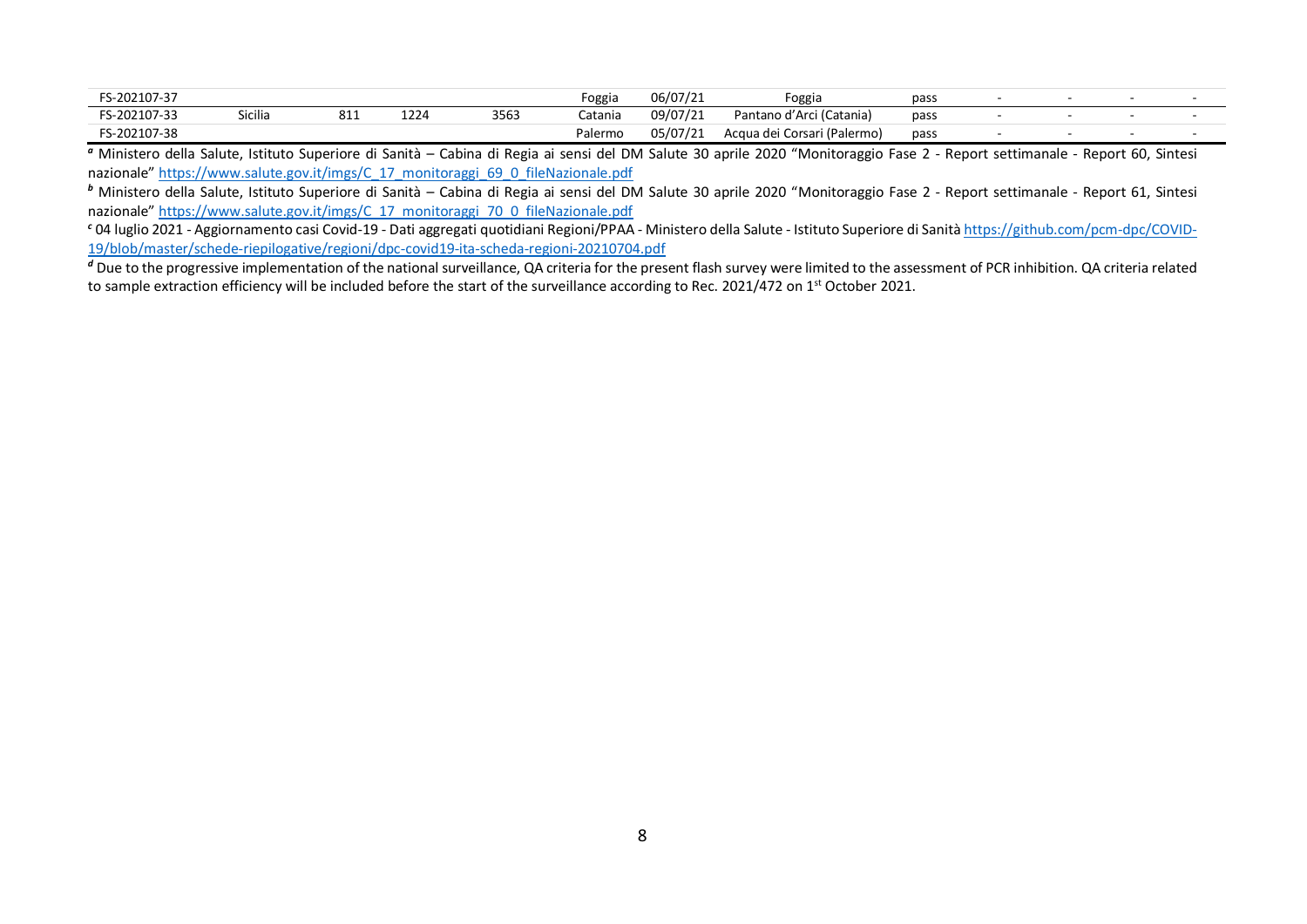**Table 3.** SARS-CoV-2 variants and mutations detected in the samples

|                |                       |                          |                                                        |        | <b>SARS-CoV-2 variants in wastewaters</b>                   | SARS-CoV-2 variants detected by                       |                                                  |                                                       |  |
|----------------|-----------------------|--------------------------|--------------------------------------------------------|--------|-------------------------------------------------------------|-------------------------------------------------------|--------------------------------------------------|-------------------------------------------------------|--|
| Sample ID      | City                  | Long RT-nested-PCR + NGS |                                                        |        | Long/short RT-nested-PCR + Sanger seq                       | the integrated surveillance                           |                                                  |                                                       |  |
|                |                       | <b>Variants detected</b> |                                                        |        | <b>Mutations detected</b>                                   | <b>Plausibly</b><br>associated variants               | Period 05.06.21 - 19.07.21<br>Data by province a | Flash survey 20.07.21<br>Data by Region/A.P. b        |  |
| FS-202107-23   | Bologna               |                          |                                                        |        | H69-V70del, Y144del                                         | Alpha [B.1.1.7]                                       | B.1.1.7, P.1, B.1.617.2,<br>B.1.617.1/2          | B.1.1.7 (n=9), B.1.617.2<br>$(n=118)$                 |  |
| FS-202107-18   | Verona                |                          |                                                        |        | G142D                                                       | Delta [B.1.617.2] /<br>Kappa [B.1.617.1] <sup>c</sup> | B.1.1.7+E484K, P.1,<br>B.1.617.2                 | B.1.1.7 (n=3), B.1.617.2<br>$(n=140)$ , other $(n=1)$ |  |
| FS-202107-29   | Floronzo (BZ)         |                          | $(++)$<br>Delta [B.1.617.2]<br>$(+)$<br>Beta [B.1.351] |        | K77T, G142D, E156G,<br>F157-R158del, W258L,<br>L452R, T478K | Delta [B.1.617.2]                                     | B.1.617.2                                        | $B.1.617.2 (n=10)$                                    |  |
| FS-202107-06   | Trento                |                          | Delta [B.1.617.2]                                      | $(++)$ | G142D, E156G,<br>F157-R158del,<br>L452R, T478K              | Delta [B.1.617.2]                                     | B.1.617.2, B.1.525                               | B.1.1.7 (n=1), B.1.617.2<br>$(n=10)$                  |  |
| FS-202107-09   | Roma                  |                          |                                                        |        | G142D                                                       | Delta [B.1.617.2] /<br>Kappa [B.1.617.1] <sup>c</sup> | B.1.1.7, P.1, B.1.617.2                          | $B.1.1.7$ (n=5), P.1 (n=2),<br>B.1.617.2 (n=125)      |  |
| NGSQC1-control | Alpha [B.1.1.7] (+++) |                          | Beta [B.1.351] (+++)                                   |        | Gamma [P.1] (+++)                                           | Delta [B.1.617.2] (+++)                               |                                                  |                                                       |  |
| NGSQC2-control | Alpha [B.1.1.7] (++)  |                          | Beta [B.1.351] (++)                                    |        | Gamma $[P.1]$ $(++)$                                        | Delta $[B.1.617.2]$ $(+++)$                           |                                                  |                                                       |  |

Plus signs represent the coverage obtained for each detected variant: (+++) = high coverage (≥ 10<sup>5</sup> reads); (++) = intermediate coverage (10<sup>3</sup> - 10<sup>5</sup> reads); (+) = detection level (10<sup>2</sup> - 10<sup>3</sup> reads). Sequences with coverage <10<sup>2</sup> were not considered. **Note:** higher sequence coverage for specific variants does not necessary imply higher presence of such variants in the initial wastewater sample (see section 'Limitations of the study')

*a* Istituto Superiore di Sanità – Prevalenza e distribuzione delle varianti di SARS-CoV-2 di interesse per la sanità pubblica in Italia - Rapporto n. 5 del 23 luglio 2021 [\(https://www.iss.it/documents/20126/0/versione+h++17+BOLLETTINO+VARIANTI+n.5+23+luglio.pdf/e3a41bf9-0913-a01b-6b5d-5b55c249e0d7?t=1627050956399\)](https://www.iss.it/documents/20126/0/versione+h++17+BOLLETTINO+VARIANTI+n.5+23+luglio.pdf/e3a41bf9-0913-a01b-6b5d-5b55c249e0d7?t=1627050956399)

*b* Istituto Superiore di Sanità, Fondazione Bruno Kessler, Ministero della Salute – Stima della prevalenza delle varianti VOC (Variants of Concern) in Italia: B.1.1.7, B.1.351, P.1 e B.1.617.2, e altre varianti di SARS-CoV-2 (Indagine del 20/7/2021) [\(https://www.iss.it/documents/20126/0/FLASH+SURVEY+Varianti\\_SARS-CoV-2\\_30luglio.pdf/6c1c9969-e62c](https://www.iss.it/documents/20126/0/FLASH+SURVEY+Varianti_SARS-CoV-2_30luglio.pdf/6c1c9969-e62c-cf19-6d1e-d9679e21692a?t=1627647977533)[cf19-6d1e-d9679e21692a?t=1627647977533\)](https://www.iss.it/documents/20126/0/FLASH+SURVEY+Varianti_SARS-CoV-2_30luglio.pdf/6c1c9969-e62c-cf19-6d1e-d9679e21692a?t=1627647977533)

*c* Single mutations are not informative enough to allow variant discrimination and, according to EU Commission Recommendation 2021/472, a minimum of three genetic markers per variant should be reported. Therefore, single mutations can only be considered as indicative of the presence of variants.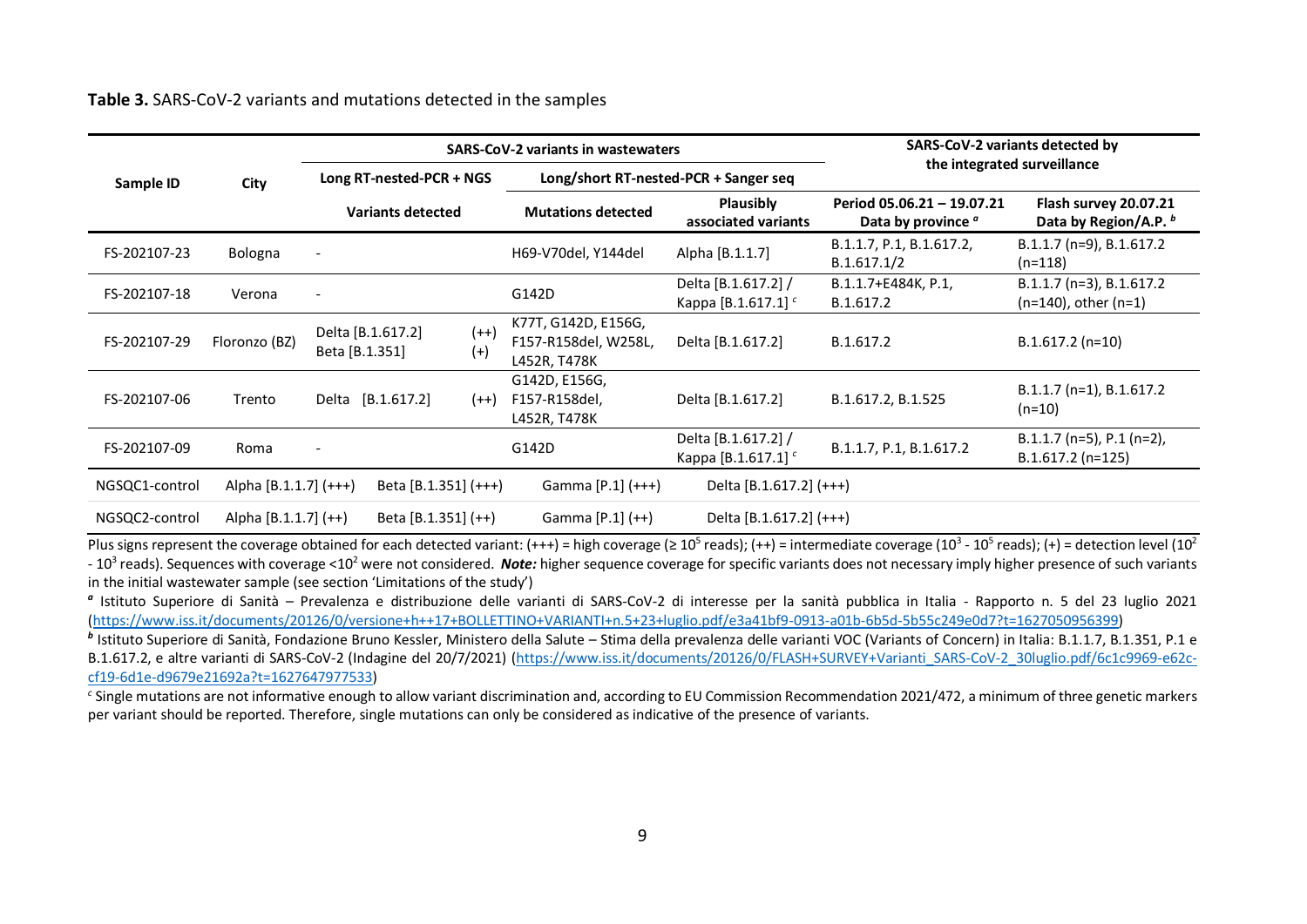#### **Limitations of the study**

- Given the ongoing implementation of the national surveillance for SARS-CoV-2 in wastewaters, sample collection/processing was not feasible for all Italian Regions and was restricted to two urban centres per Region/Autonomous Province. Therefore, geographical and population coverage of the flash survey herein described has limitations, and an increase of representativeness should be achieved in the next surveys. Furthermore, while the overall results of this survey confirmed that the analytical approach is fit-for-purpose for surveillance of SARS-CoV-2 variants in wastewaters, a reduction of the analytical turnaround time for samples submitted to deep sequencing should be accomplished to meet the requirements for a systematic surveillance.

- Molecular analytical methods applied to complex environmental matrices as wastewaters may be hampered by low target concentration, poor recovery of the analyte, and/or inhibiting effect of substances on PCR amplification. Therefore, both detection/quantification and PCR amplification for sequencing purposes may provide negative results in presence of low concentrations of SARS-CoV-2 in wastewaters. As a consequence, molecular characterization and variant detection may not be achieved for all samples.

- Quality controls of the NGS applied in the flash survey herein described (NGSQC1, NGSQC2) indicates that identification of SARS-CoV-2 variants in samples containing a mixture of them is achieved under different conditions. However, reverse transcription and PCR amplification processes in complex matrices display variable degrees of efficiency on different molecular targets and may significantly affect the final proportions of the amplified sequences. Therefore, amplicons coverage in sequenced samples do not necessary represent variants proportions either in wastewater samples or in the population and sequencing results should not be considered in a quantitative manner.

#### **Conclusions and final considerations**

The results of SARS-CoV-2 surveillance in wastewaters confirm the predominance of the Delta variant (B.1.617.2) in the first half of July 2021, in Italy. The Alpha (B.1.1.7) and Beta (B.1.351) variants were also detected in two samples.

This is the first of a series of reports on SARS-CoV-2 and its variants in wastewaters that will be issued as a part of the surveillance established in Italy under EU Commission Recommendation 2021/472, to provide information on SARS-CoV-2 variants in the population complementary to those acquired through the integrated surveillance.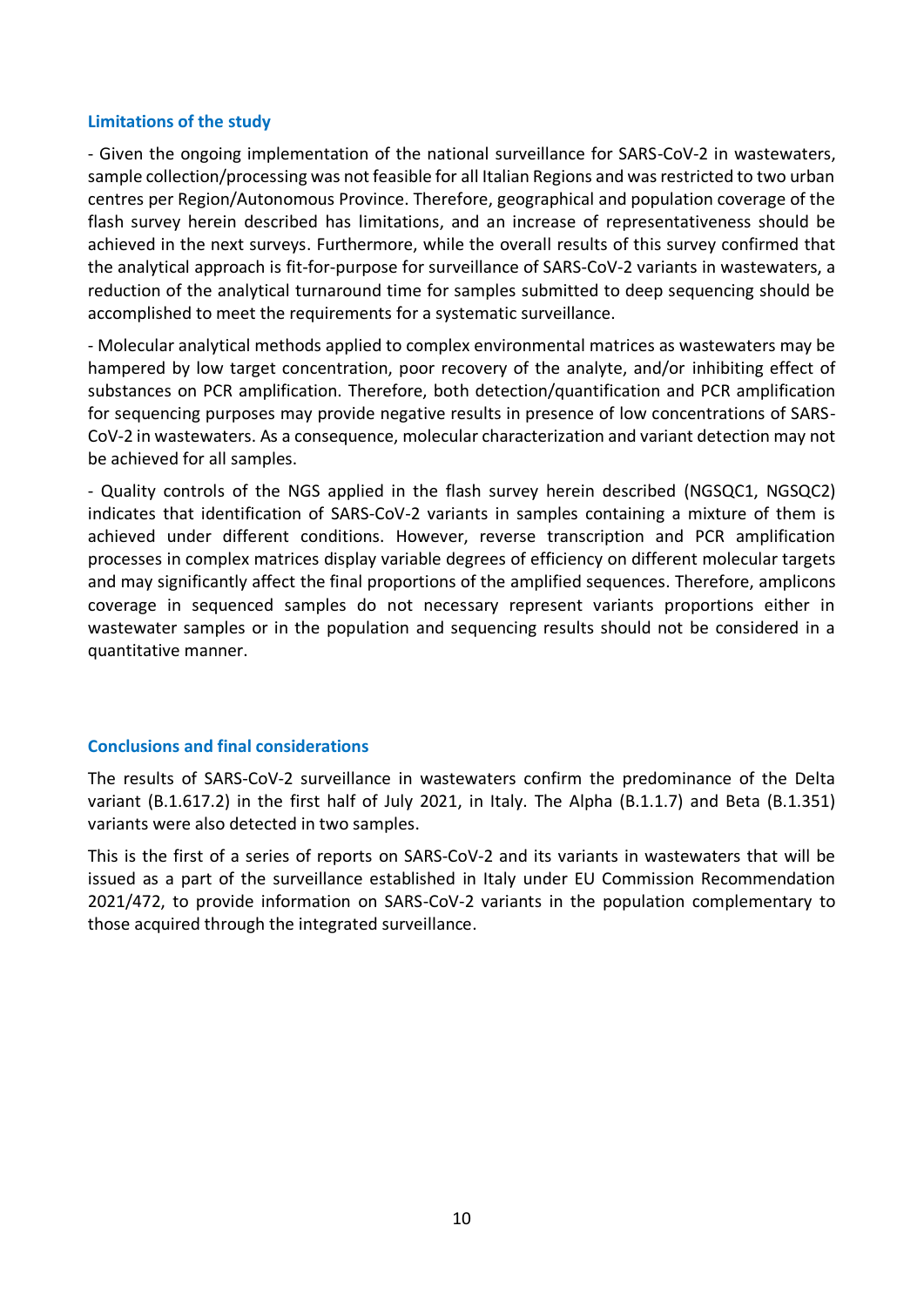#### **Acknowledgements**

We thank Dr. Paola Stefanelli of the Department of Infectious Disease of ISS and Dr. Alessio Lorusso from the Experimental Zooprophylactic Institute of Abruzzo and Molise for providing the RNAs of VOCs used for the quality control of NGS.

We thank all the participants of the SARI network ("Sorveglianza Ambientale di SARS-CoV-2 attraverso i Reflui urbani in Italia") for the cooperation in sample collection and processing, data gathering and management, organization and logistic support. The SARI network includes:

- Campania: Angelo D'Argenzio (Regione Campania), Luigi Cossentino (ARPAC Agenzia Regionale per la Protezione Ambientale in Campania), Antonio Pizzolante (Istituto Zooprofilattico Sperimentale del Mezzogiorno), Vincenzo Belgiorno (C.U.G.RI Consorzio inter-Universitario per la previsione e la prevenzione dei Grandi Rischi)
- Emilia Romagna: Paola Angelini (Regione Emilia Romagna), Laura De Lellis, Daniele Nasci (HERA), Giovanni Alborali; Nicoletta Formenti (Istituto Zooprofilattico Sperimentale della Lombardia e dell'Emilia-Romagna); Nadia Fontani, Franca Palumbo (IREN); Lisa Gentili (Arpae Emilia- Romagna)
- Friuli Venezia Giulia: Marika Mariuz, Gabriella Trani, (Direzione Centrale Salute FVG); Anna Pariani (LABORATORIO HERAtech di Sasso Marconi – BO)
- Lazio: Carla Ancona (DEPLAZIO Dipartimento di Epidemiologia del Servizio Sanitario Regionale - Regione Lazio); Doriana Antonella Giorgi (ARPA Lazio - Agenzia Regionale per la Protezione Ambientale del Lazio); Maria Teresa Scicluna (IZSLT - Istituto Zooprofilattico Sperimentale del Lazio e della Toscana); Maria Concetta Arizzi, Giancarlo Cecchini, Claudio Ottaviano (Acea Elabori)
- Liguria: Elena Nicosia, Daniele Colobraro, Quinto Sturla (Regione Liguria, Settore tutela della salute negli ambienti di vita e di lavoro); Franca Palumbo (Iren); Elena Grasselli, Alberto Izzotti (UNIGE - DISTAV; UNIGE – DIMES); Rosa Maria Bertolotto (ARPAL); Micaela Tiso (MICAMO srl)
- Lombardia: Emanuela Ammoni, Danilo Cereda (Regione Lombardia); Barbara Bertasi (IZSLER Istituto Zooprofilattico Sperimentale della Lombardia e dell'Emilia); Andrea Aliscioni, Desdemona Oliva (CAP Holding); Sara Castiglioni, Silvia Schiarea, Ettore Zuccato (Istituto Mario Negri IRCCS); Manuela Antonelli, Arianna Azzellino, Francesca Malpei, Andrea Turolla (POLIMI); Sandro Binda, Valeria Primache (Università degli Studi di Milano); Clementina Cocuzza, Andrea Franzetti (Università di Milano-Bicocca); Giorgio Bertanza (Università di Brescia), Maria Luisa Callegari (Università Cattolica del Sacro Cuore)
- Marche: Luigi Bolognini, Fabio Filippetti (Regione Marche); Marta Paniccia' (IZSUM Istituto Zooprofilattico Sperimentale Umbria Marche); Silvia Magi (ARPAM)
- Piemonte: Bartolomeo Griglio (Regione Piemonte); Renza Berruti, Mauro Cravero, Angela Costa (Regione Piemonte); Manila Bianchi, Lucia Decastelli, Angelo Romano (IZSTO - Istituto Zooprofilattico Sperimentale del Piemonte Liguria e Valle d'Aosta); Elisabetta Carraro, Cristina Pignata, Silvia Bonetta (DSSPP Dipartimento di Scienze della Sanità Pubblica e Pediatriche - Università di Torino)
- Puglia: Giuseppe Di Vittorio, Onofrio Mongelli (Regione Puglia); Osvalda De Giglio, Francesca Apollino Francesco Triggiano, Nicola Ungaro, Maria Teresa Montagna (Università degli Studi di Bari Aldo Moro - Dipartimento Scienze Biomediche e Oncologia Umana)
- Sicilia: Daniela Segreto, Pietro Schembri (Regione Sicilia); Carmelo Massimo Maida (Università degli Studi di Palermo-Dipartimento PROMISE - sezione di Igiene); Giovanni Giammanco (Centro di Riferimento Regionale per la Sorveglianza delle Paralisi Flaccide Acute (PFA) e ambientale della circolazione di poliovirus in Sicilia - AOUP Palermo); Gisella Purpari (Istituto